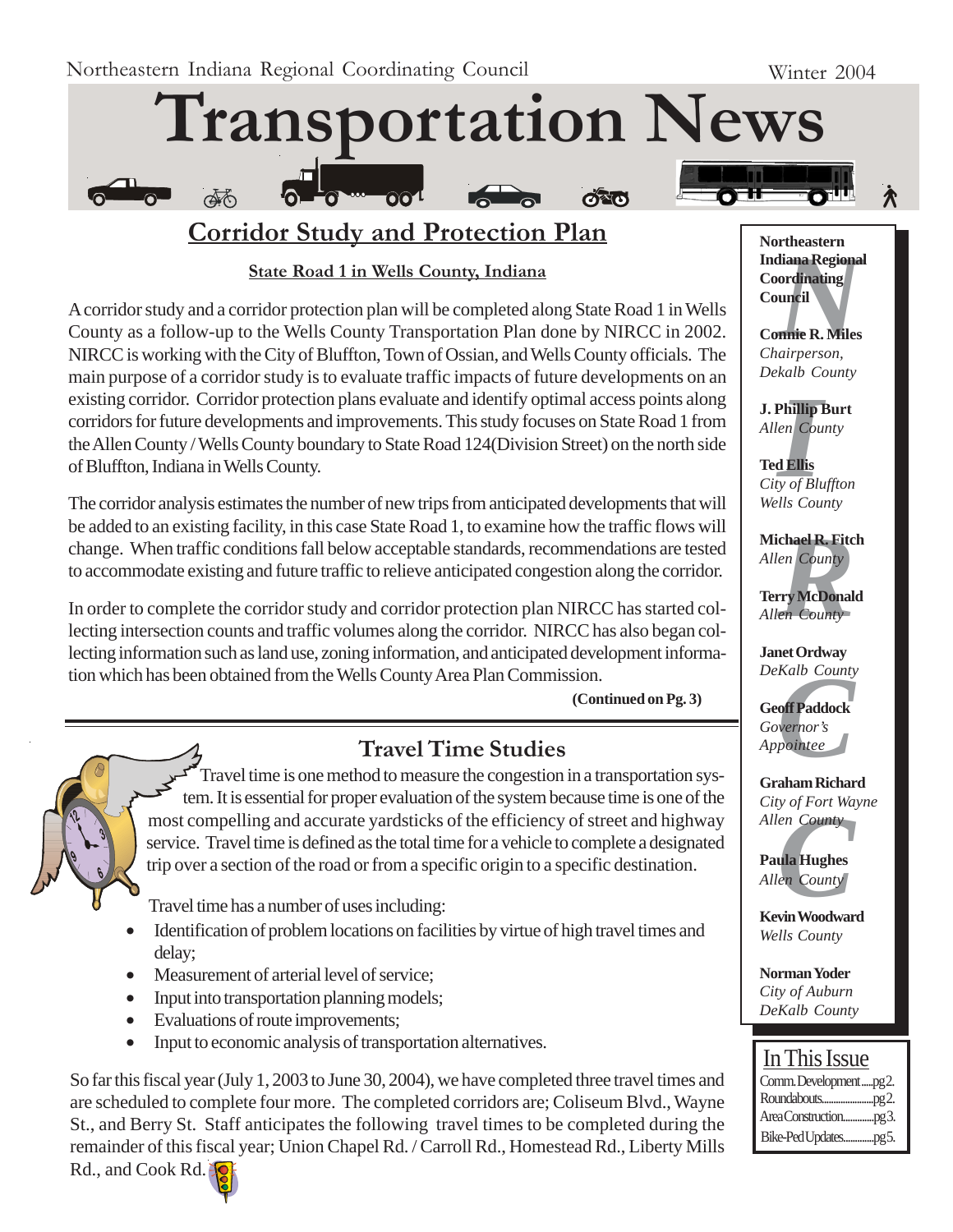page 2

# **Transportation News Winter 2004**

#### **Urban Transportation Advisory Board**

**Dave Ross** *Chairman FW City Engineer*

#### **Michael R. Fitch** *Vice Chairman Allen County Highway Director*

#### **Mark Becker** *Fort Wayne Representative*

**Linda Bloom** *Allen County Commissioner*

# **Dave Gionet**

*Fort Wayne Public Transportation Corp. (Citilink)*

## **Susan Hoot**

*Allen County Planning Commision Representative*

**Paula Hughes** *Allen County Council*

# **EXECT:**<br>
Fournance Section Presentative<br>
Presentative<br>
India Bloom<br>
In County<br>
Den County<br>
Den County<br>
Den County<br>
In County<br>
In County<br>
In County<br>
Den County<br>
Den County<br>
Den County<br>
Den County<br>
Den County<br>
Den County<br>
D **Mayor Terry McDonald** *New Haven Representative*

**Rick McElroy** *Fort Wayne/Allen County*

*Airport Authority*

## **Greg Meszaros** *Board of Public Works*

#### **Tom Smith** *Fort Wayne Planning Commission*

**Dale Sturtz** *INDOT*

#### **David Franklin Val Strummins** *Federal Highway Administration (Non-voitng members)*

**Dave Holtz Jerry Halperin** *INDOT (Non-voting member)*

# **Community Development Updates**

# **Town of Waterloo**



In early November of 2003, NIRCC received the exciting news that the Town of Waterloo in Dekalb County had been awarded a \$300,000 Community Focus Fund (CFF) Grant for a water utility improvements project. The total project cost is estimated at \$532,050, which will be paid for with \$232,050 in local match and \$300,000 in state

funding. The state funding is federal Community Development Block Grant (CDBG) money that is allocated from the U.S. Department of Housing and Urban Development and administered by the Indiana Department of Commerce (IDOC). Two rounds of CFF Grants are held per year. Thirty-nine applications, including Waterloo's, were funded in the last round totaling just over \$15 million. This was Waterloo's third attempt and the persistence was well worth it.

Since the award announcement, NIRCC has been working with the Town of Waterloo and the IDOC to follow the necessary steps to move the project forward. The town has eighteen (18) months from the time of the grant award to complete the project. The project is intended to address the community's need for better fire protection, customer service, and maintenance and includes fire hydrant replacements, water main replacements, valve replacements, and a water main extension.

## **City of Berne**

Since last summer, NIRCC has also been working with the City of Berne in Adams County to obtain financing for a stormwater drainage improvement project. The proposed project is estimated to cost \$835,000, which will be paid for with \$335,000 in local match and \$500,000 in state funding. This is also a proposed CFF project.

## **(Continued on Pg. 6)**

 $\subset$ Want information or guidelines on roundabouts? If so contact NIRCC! Just call (260) 449-7309 and ask for Jeff Bradtmiller. You can also email Jeff at the following Address: Jeff.Bradtmiller@co.allen.in.us

# **Roundabout Ahead!!**

## **What is a Modern Roundabout?**

Different situations can call for different types of Intersections. Intersections can come in many forms and have a variety of traffic control devices. One unique type of intersection is a roundabout. In certain situations a roundabout may be the safest, most efficient, aes-



thetically pleasing, and cost-effective choice made. The Federal Highway Administration defines a roundabout as a one-way, circular intersection without traffic signal equipment in which traffic flows around a center island.

The main characteristic of a modern roundabout is the "yield-at-entry" rule, meaning that traffic entering the roundabout must yield to traffic within. Other characteristics include deflection of the vehicle path by use of a circular center island, and splitter islands on each approach. The splitter islands control entry speed and deter illegal left turns. They also serve as refuge islands for pedestrians. Other elements include yield lines downstream of the pedestrian crossings, no pedestrian access to the center-island or through the circular roadway, good sight distance, good lighting and signing, and no parking in the roundabout. **(Continued on Pg. 4)**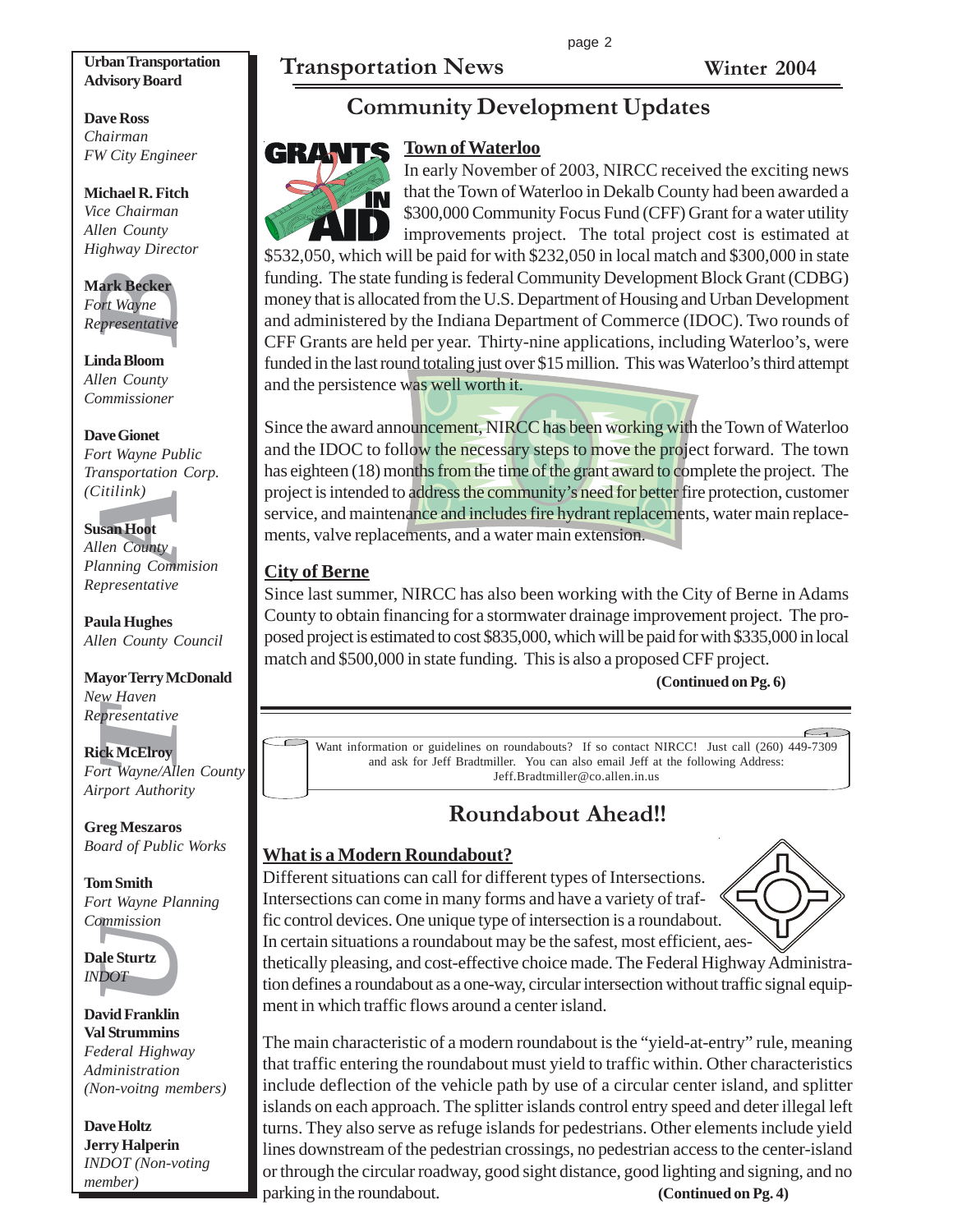**Transportation News Winter 2004**



## **Corridor Study and Protection Plan continued...**

Information provided by a corridor study is helpful for developing a corridor protection plan that can be an efficient tool for mitigating potential congestion. The adoption of a Corridor Protection Plan facilitates efforts to resolve existing congestion and mitigate future problems. The recommendations from this plan will aid local officials, planners, and developers during future development by protecting the integrity of the corridor from detrimental access. Corridor studies will also review locations that are in need of current or future infrastructure improvements.

True or False,

**True**

False

1. The maximum amount of money that can be awarded for a Community Focus Fund (CFF) grant is \$700,000.

2. At least one public hearing must be held prior to submitting a grant application to the Department of Commerce for a Community Development Block Grant (CDBG).



1. False, the maximum amount that can be awarded for a FIG and a S500,000. 2. False, two public hearings must be held prior to submitting a grant application to the Department of Commerce for a CDBG.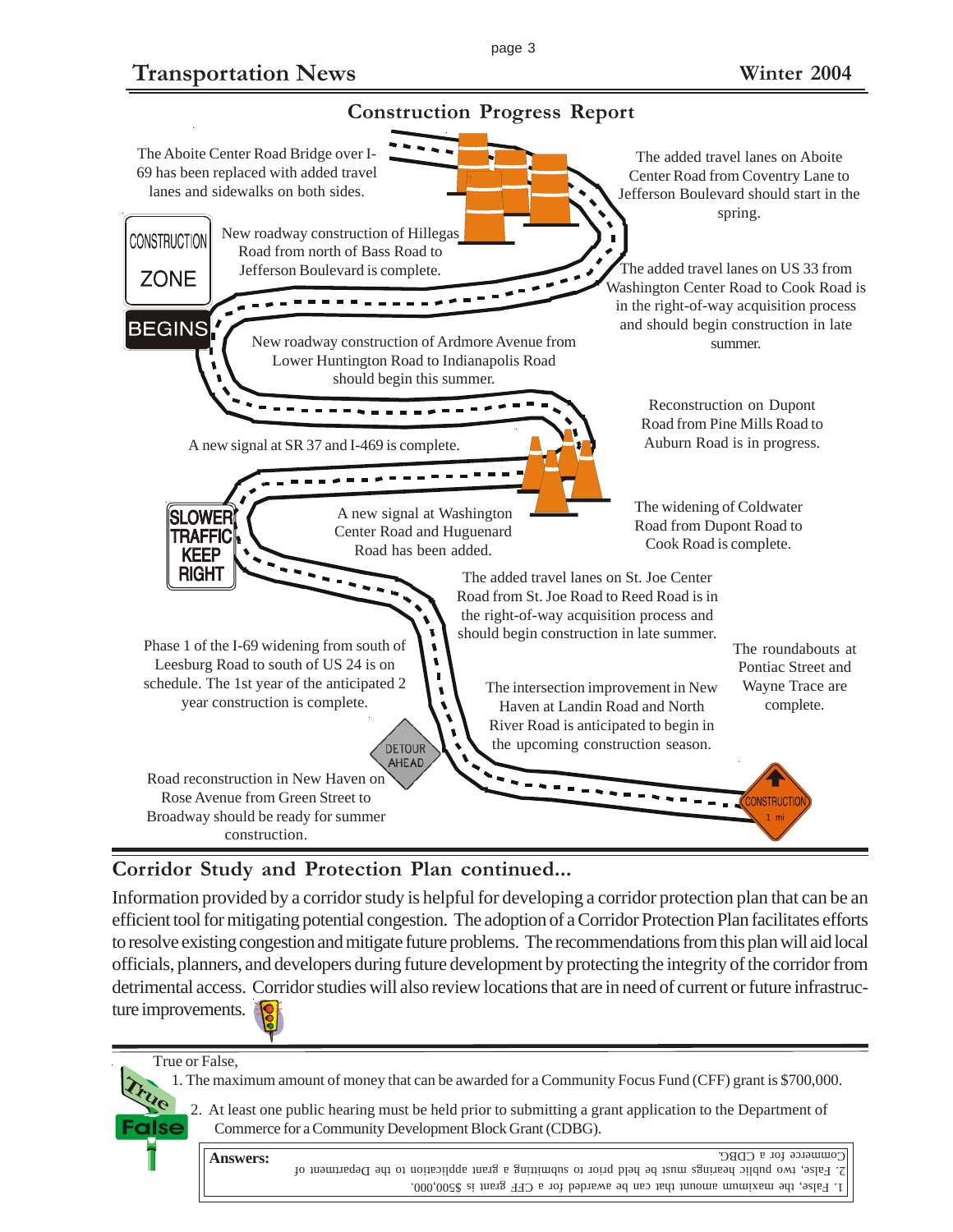# **Transportation News Winter 2004**

## **Roundabout continued...**

One type of intersection that some people mistake roundabouts for are rotaries. Modern roundabouts are smaller than traditional rotaries. Roundabouts are generally 100 to 150-feet in outer diameter, as opposed to rotaries being 150 to 300-feet in outer diameter (otherwise referred to as the Inscribed Circle Diameter). Because rotaries are larger, they move more vehicles at higher speeds ranging from 30 to 45 mph. Roundabouts are smaller and force vehicles to slow to speeds ranging from 15 to 20 mph. This difference is significant for several reasons: (a) higher speeds make entering the rotary more difficult, (b) higher speeds result in more severe accidents, and (c) higher speeds make crossings for pedestrians potentially more dangerous.

One of the main benefits of a compact modern roundabout is traffic calming. The Institute of Traffic Engineers defines traffic calming as the combination of physical measures that reduce the negative effects of motor vehicle use, alter driver behavior, and improve conditions for non-motorized street users. In other words, roundabouts force cars to slow down, thereby making the intersection safer and more desirable for motorists and pedestrians. The following are other reasons a modern roundabout could be chosen.

#### **Low Crash Severity:**

A 1997 study conducted by the U.S. Transportation Research Board revealed that intersections converted to roundabouts reduced overall crashes by 37-percent, and reduced injury accidents by 51-percent. The reasons have to do with the lower number of conflict points resulting in simplified decision making, and the lower vehicle speeds resulting in lower forces of impact.

#### **Low Vehicle Speeds:**

Modern roundabouts slow cars. Slowing in residential areas has many benefits, but the most significant are the safety of pedestrians. Roundabouts are designed to slow vehicles to 15-20 mph, while traffic signals encourage many drivers to accelerate their vehicles through intersections in order to "beat the red lights." A study conducted by the UK Department of Transportation revealed that pedestrian fatality rates increased substantially with vehicle speed.

#### **Pedestrian Safety:**

Roundabouts are safer for pedestrians than conventional traffic signals. A study of 181 intersections in Norway converted to roundabouts reduced pedestrian casualties by 89-percent. The reasons are due to reduced conflict points and lower vehicle speeds. At a 4-legged conventional signalized intersection, there are 24 vehicle-topedestrian conflict points. At a 4-legged roundabout, this number is reduced to 8. As indicated previously, roundabouts also reduce vehicles speeds thereby improving chances for pedestrians to survive a collision.

#### **Bicycle Safety:**

Accident data from Europe regarding bicycle safety shows mixed results. According to one study in the United Kingdom, 15-percent of all intersection accidents in 1984 involved at least one bicyclist, but 22-percent of all roundabout accidents involved at least one bicyclist. Contrary to the British experience, a study in the Netherlands  $\checkmark$  of 181 mini-roundabouts that were converted from three and four-legged intersections found injuries to bicyclists decreased from an average of 1.3 casualties per year to 0.37 casualties per year; a reduction of 72-percent. In contrast with the data from the United Kingdom, the U.S. Department of Transportation Roundabout Informational Guide quotes, "Roundabouts slow drivers to speeds more compatible with bicycle speeds, while reducing high-speed conflicts and simplifying turn movements for bicyclists." In summary, it could be said that roundabouts may or may not affect the number of bicycle accidents, but appear to have benefit as far as reducing bicyclist casualty rates.

#### **Aesthetics:**

There is not much debate that if properly constructed, roundabout intersections are more attractive than signals. Cities usually incorporate many decorative features, including ornamental street lighting, a cobblestone truck apron, vertical granite curbing, brick accents on the splitter islands, stone walls, and enhanced landscaping that consists of hundreds of flowering perennials and shrubs. Because there are no large poles and mast arms, the intersection appears less visually cluttered. Also, because there are fewer entrance lanes, the intersection appears more compact. This creates an intersection that is more in scale with the surrounding neighborhoods, and also provides a human scale to the intersection. By contrast, most signalized intersections provide separate left-turn lanes, which create an expansive area of pavement. With the roundabout, these lane  $\mathbf{S}$  as have been replaced with raised splitter islands that dually provide vehicle delineation and pedestrian refuge.



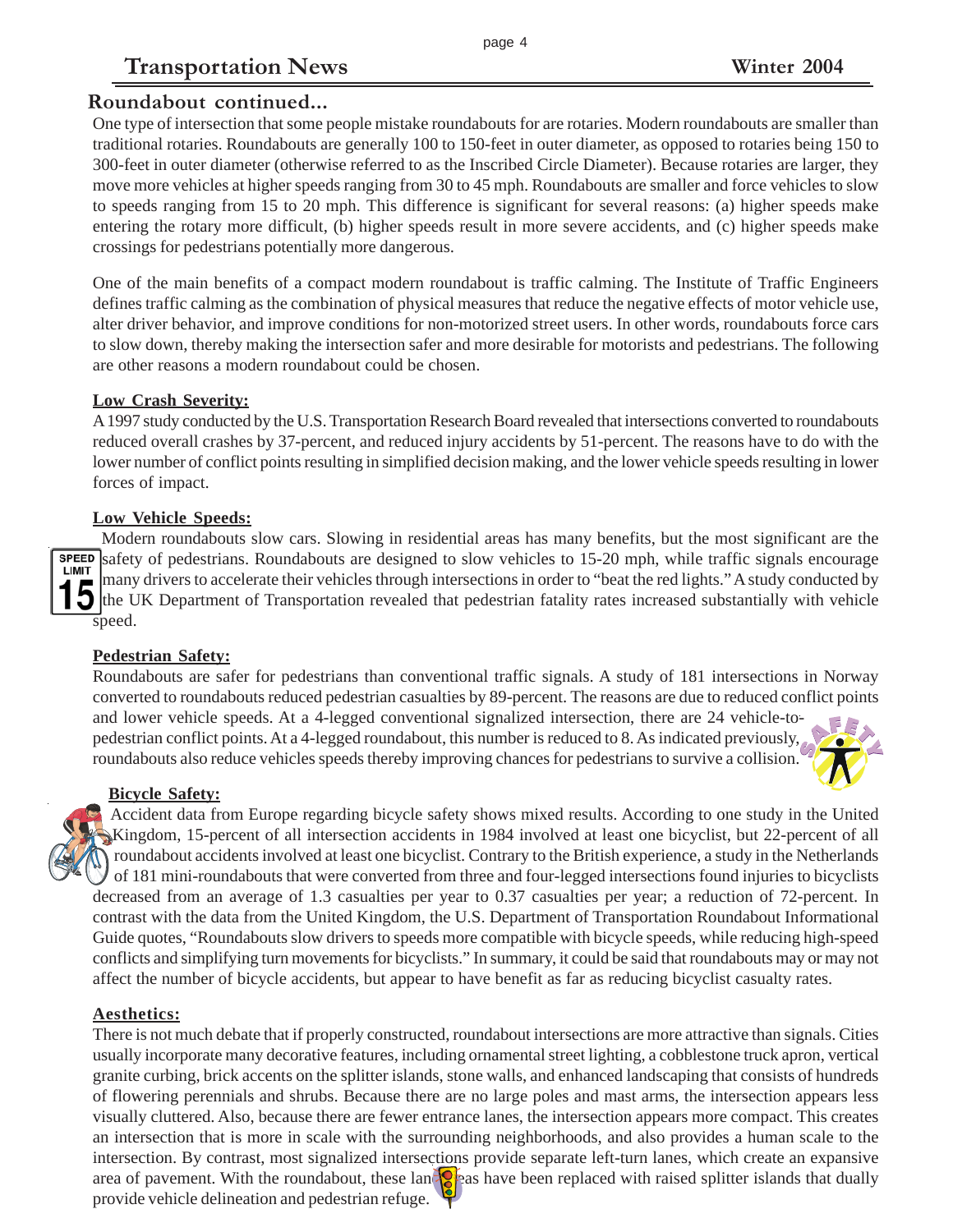## **On a side note...**

#### **Staff Training, Seminars, & Conferences**

**1.** Two staff members attended a congestion management workshop in Frankfurt, Kentucky in July 2003.

**2.** Two staff members attended a roundabout seminar in October 2003.

**3.** The entire staff attended the annual MPO conference in October of 2003. The conference was held in Muncie, IN this year.

**4.** Two staff members attended a course on estimating regional mobile source emissions back in November 2003.

**5.** Two staff members attended ArcGIS training courses (one in November 2003and one in January 2004).

**6.** Two staff members attended a course on safety analysis in January 2004.

# **Northeastern Indiana Regional Bicycle and Pedestrian Forum Update**

The Northeastern Indiana Regional Bicycle and Pedestrian Forum is in the process of developing the first draft of a regional bicycle and pedestrian plan. The draft will be a positive step to increase safety, accessibility, and facility types that are friendly to alternative modes of transportation. At this stage the plan will primarily accommodate bicyclists. It will identify

routes along roadways that, if the proper roadway treatments are constructed, will be the most beneficial to bicyclists. The first draft of this plan will place most of its emphasis on the area of Allen County, although parts of it will include Dekalb, Adams, and Wells Counties.

Even though the Forum's first draft will be geared towards bicycle use, varying situations or locations with different needs (i.e., paths along roads, sidewalks, etc.) will be addressed as long as they are identified on the plan. Once this plan is adopted and in place, it will act as a checklist for planners as they plan improvements to roadways or plan new projects. This will give planners the justification for making adjustments to projects and road improvements to include bicycle or pedestrian friendly facilities. By adding these facilities to project plans ahead of time, there will be less cost involved. There will also be a better chance for getting the improvements added to roadways already scheduled for improvement (rather than roadways that are not).

With the Forum's diverse membership being made up of groups and organizations such as park departments, planning departments, special project organizations, and user/advocacy groups, it has chosen routes for improvement based on a variety of information. Members of the Forum have provided their own information, views, and adopted plans that are significant to their own groups and organizations. Other information providing a basis of understanding for the planning process of these routes include data such as traffic volumes, truck percentages, current road conditions, proximity to local amenities, locations of national and bicycle club routes, and locations of common destinations. Once the planning process is completed the plan will be sent to UTAB (Urban Transportation Advisory Board) and NIRCC (Northeastern Indiana Regional Coordinating Council) for adoption into NIRCC's long range transportation plan for implementation. Periodic updates to the plan will be made by the Forum as current settings and situations change.



**Report**<br>Card

page 5